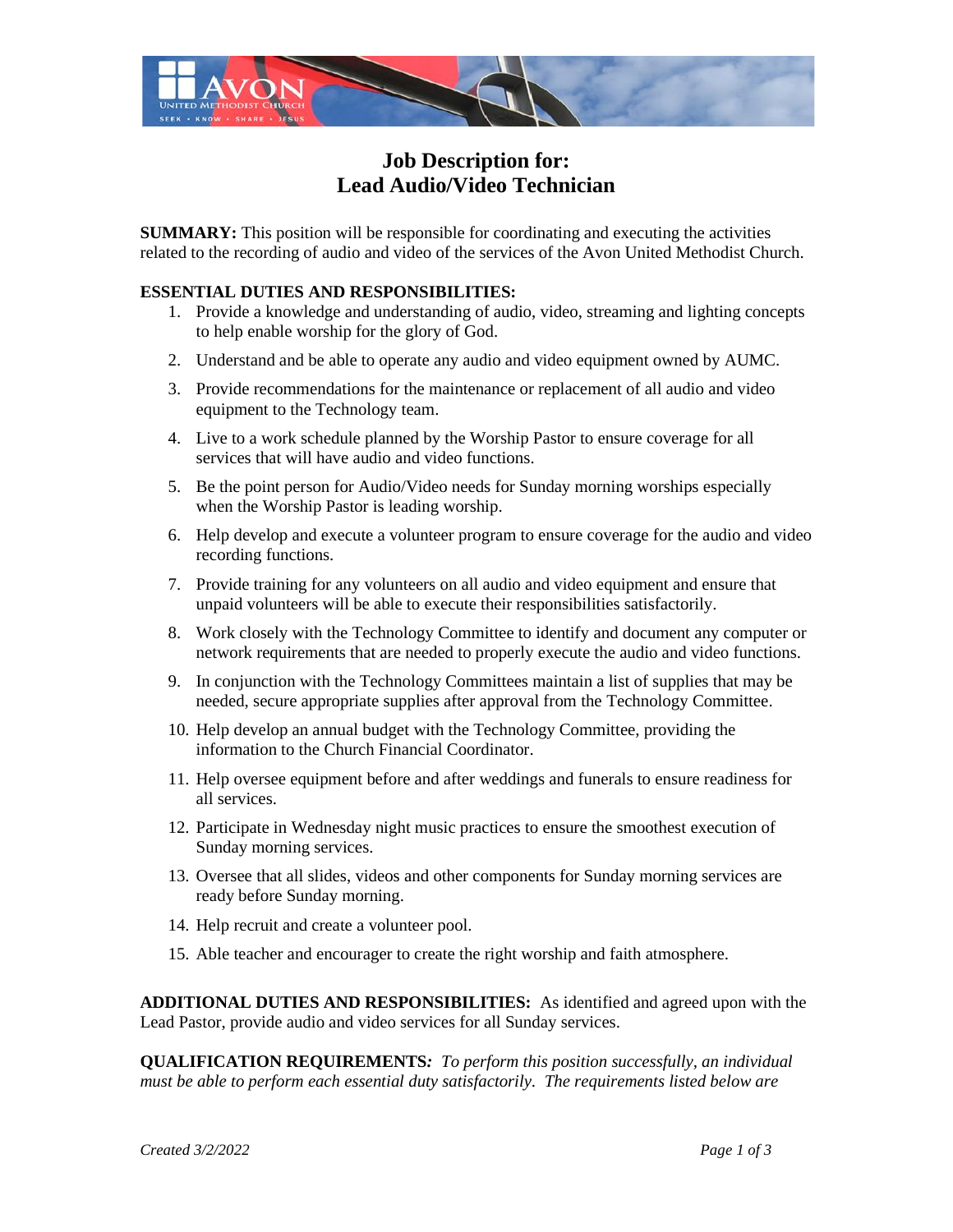*representative of the knowledge, skill, and/or ability required. Reasonable accommodations may be made to enable individuals with disabilities to perform essential functions.*

The Lead Audio/Video Technician shall be a committed believer and follower of Jesus the Christ. It is desired that this person model strong moral integrity and have an appreciation for the gifts of ministry of individuals of all ages.

The Lead Audio/Video Technician shall also be willing to be in cooperative ministry with lay members of the church and help highlight the many different spiritual gifts God has blessed each with.

This person shall support Avon United Methodist Church denominational and board philosophies in addition to the established policies.

## **REQUIRED SKILLS**

- Musical ear to help evaluate and mix the online service
- Knowledge of audio and video technology
- Demonstrated capability to understand and utilize new AV equipment
- Ability to multitask and organize
- Friendly and approachable
- Respectful
- Ability to work independently and with others
- Dependable, punctual, and trustworthy

**EDUCATION AND EXPERIENCE:** Demonstrated experience with audio and video equipment and capability to understand and utilize new AV technology.

## **JOB PARTICULARS:**

- 1. Accountable to the Lead Pastor, who provides the directions for the execution of job duties, and Staff- Parish Relations Leadership Team.
- 2. Member of the Worship Staff Branch.
- 3. Number of hours: Employment will be considered to be part-time (approximately 4-8 hours, depending on the specific needs for each Sunday). The workweek and distribution of hours will be primarily on Sunday morning, with other hours during the weekend as needed for setup and shut down.
- 4. Compensation: As recommended by the Staff-Parish Relations Leadership Team, approved by the Finance Ministry Team, and adopted by the Church Council.
- 5. Job Benefits: See the Avon United Methodist Church Lay Personnel Handbook.

*I have read and understand my job description. I further understand this job description is not intended as an exhaustive list of all responsibilities, skills, efforts or working conditions associated with my job.* 

*Revised 11/4/2020 Page 2 of 3*